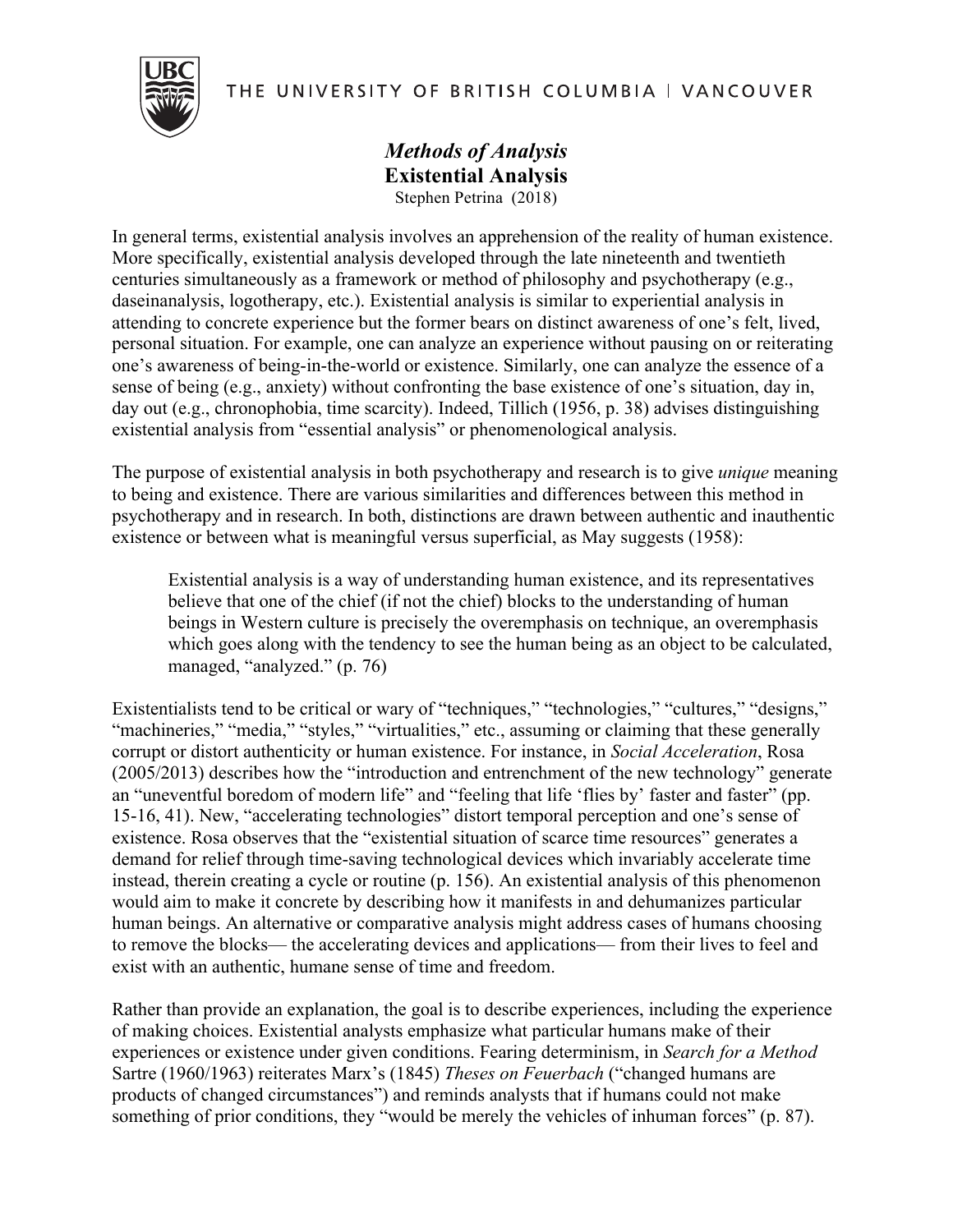- 1. Two questions are herein begged: What is analysis? *and* What is meant by existential?
	- a. What is analysis?
		- i. Leavis (1948, p. 70): Analysis is not a dissection of something that is already and passively there. What we call analysis is, of course, a constructive or creative process.... It is a re-creation in which, by a considering attentiveness, we ensure a more than ordinary faithfulness and completeness.
		- ii. Ryle (1954, p. 129): What is often, though not very helpfully, described as 'the analysis of concepts', is rather an operation—if you like a 'synoptic' operation of working out the parities and the disparities of reasoning between arguments hinging on the concepts of one conceptual apparatus and arguments hinging on those of another. The need to undertake such operations first makes itself felt only when some dilemma shows its horns.
		- iii. Stevenson (1958, p. 42): An analysis normally attempts to disclose unsuspected complexities; and for the present sense we may be tempted to say that the complexities are somehow secretly present in "the" experience that we have of a work... [An analyst] can, to be sure, attempt to tell us about the felt aspects (which are in no sense "hidden" from him [her or them], however hard they may be to name) of a complex experience; but that is not an analysis in the sense I have defined and is best referred to, in general, not as an "analysis" but rather as a "description" of experience, or as an "introspective report" about it.

## 2. Etymology

- a. Existence precedes Essence
	- i. Heidegger (1927/1996, s. I.42, p. 39): The "essence" of this being lies in its to be. The whatness (*essentia*) of this being must be understood in terms of its being (*existentia*) insofar as one can speak of it at all.
		- 1. Heidegger (1927/1996, s. I.43, p. 40): The two characteristics of Da-sein sketched out— on the one hand, the priority of "*existentia*" over *essentia*.
	- ii. Sartre (1966, p. 15): The how (*essentia*) of this being [*Dasein*], so far as it is possible to speak of it generally, must be conceived in terms of its existence (*existentia*).
- b. Tillich (1944, p. 47): The philosophy of "Existence" derives its name, and its way of formulating its critical opposition to rationalistic views of Reality, from the traditional distinction between "essence" and "existence." "Existence" — which comes from *existere*, meaning *heraustreten* or "emerge"— designates in its root meaning "being" within the totality of Being, in distinction from "not being." *Dasein*, a word which has received a pregnant meaning in Heidegger's *Sein und Zeit*, adds the concrete element of "being in a special place," being da or "there." The scholastic distinction between *essentia* and *existentia* was the first step toward giving a more significant meaning to the word "existence." In that distinction, "essence" signifies the What, the *τί ἐστινor* or *quid est* of a thing; "existence " signifies the That, the *στι ἐστίνor* or *quod est*. *Essentia* thus designates what a thing is known to be, the non-temporal object of knowledge in a temporal and changing thing, the *ουσία* of that thing which makes it possible. But whether a thing is real or not is not implied in its essence: we do not know whether there is such a thing by knowing its "essence" alone. This must be decided by an existential proposition.
- 3. Conceptual History
	- a. Sartre (1945/1965, pp. 33-4): What is meant by the term existentialism? Most people who use the word would be rather embarrassed if they had to explain it... Yet it can be defined easily. What complicates matters is that there are two kinds of existentialists; first, those who are Christian, among whom I would include Jaspers and Gabriel Marcel, both Catholic; and on the other hand the atheistic existentialists among whom I class Heidegger, and then the French existentialists and myself. What they have in common is